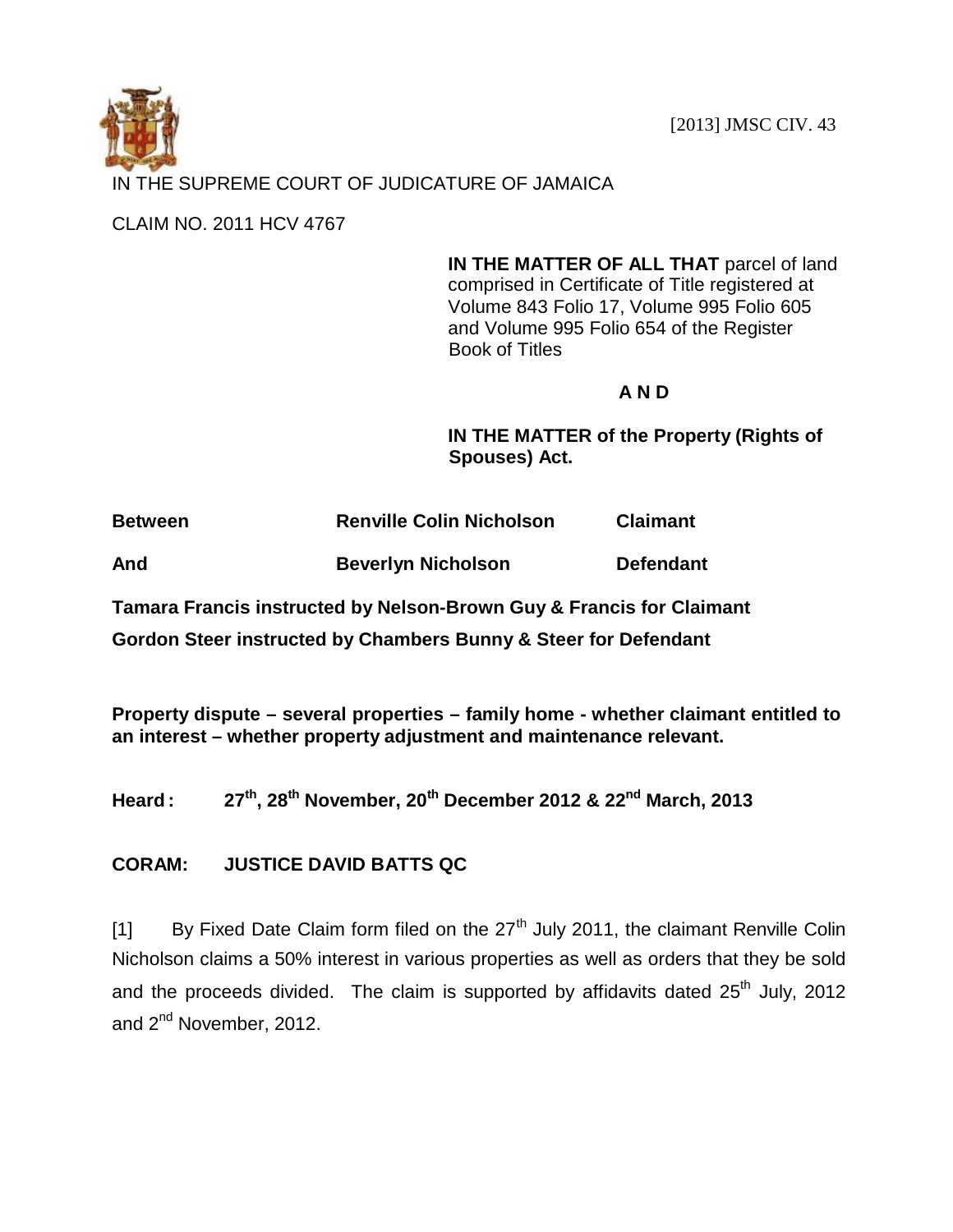[2] The respondent Beverlyn Nicholson opposes the claim and filed an affidavit in response dated 14 February 2012. At paragraph 43 thereof, she states "that I respectfully seek an order that the claimant has no interest in the premises the subject of the claim." She is supported by an affidavit of Keith Hamilton dated 13 November, 2012.

[3]  $\blacksquare$  A Case Management Order on the 29<sup>th</sup> February 2012 in addition to setting deadlines for the filing of further affidavits also provided for disclosure of documents, inspection of documents and that the applicants attend for cross-examination. The parties were required to file and serve legal submissions and authorities.

[4] The trial commenced as scheduled in Chambers on the  $27<sup>th</sup>$  November 2012. At commencement, the claimant's attorney sought permission to lead evidence-in-chief from her client as to his present financial circumstances and to respond to allegations in the respondent's affidavit. Mr. Gordon Stair for the respondent objected. After hearing submissions, I ruled that I would allow the evidence in response to the affidavit but would not allow evidence as to the claimant's financial circumstances as its prejudicial effect would likely outweigh any relevant probative value.

[5] The claimant was therefore sworn and he identified his affidavits dated  $25<sup>th</sup>$  July 2011 and  $2^{nd}$  November 2012. He stated orally that his last job was as bar manager for Sandals. He was now retired. He lives at his daughter's house at Cornwall Court in Montego Bay, St. James a "one room house." He said he knew Keith Hamilton (the respondent's witness). He had worked for many years at the examination depot with the respondent. He had never seen Mr. Keith Hamilton visit his house whilst he was married to the respondent. The claimant's affidavit evidence was to the following effect:

- a). He is 71 years of age, having been born on the  $1<sup>st</sup>$  June 1940.
- b) He married the respondent on the  $27<sup>th</sup>$  June 1992 and they were divorced on the  $6<sup>th</sup>$  October 2010. He was the petitioner for the divorce.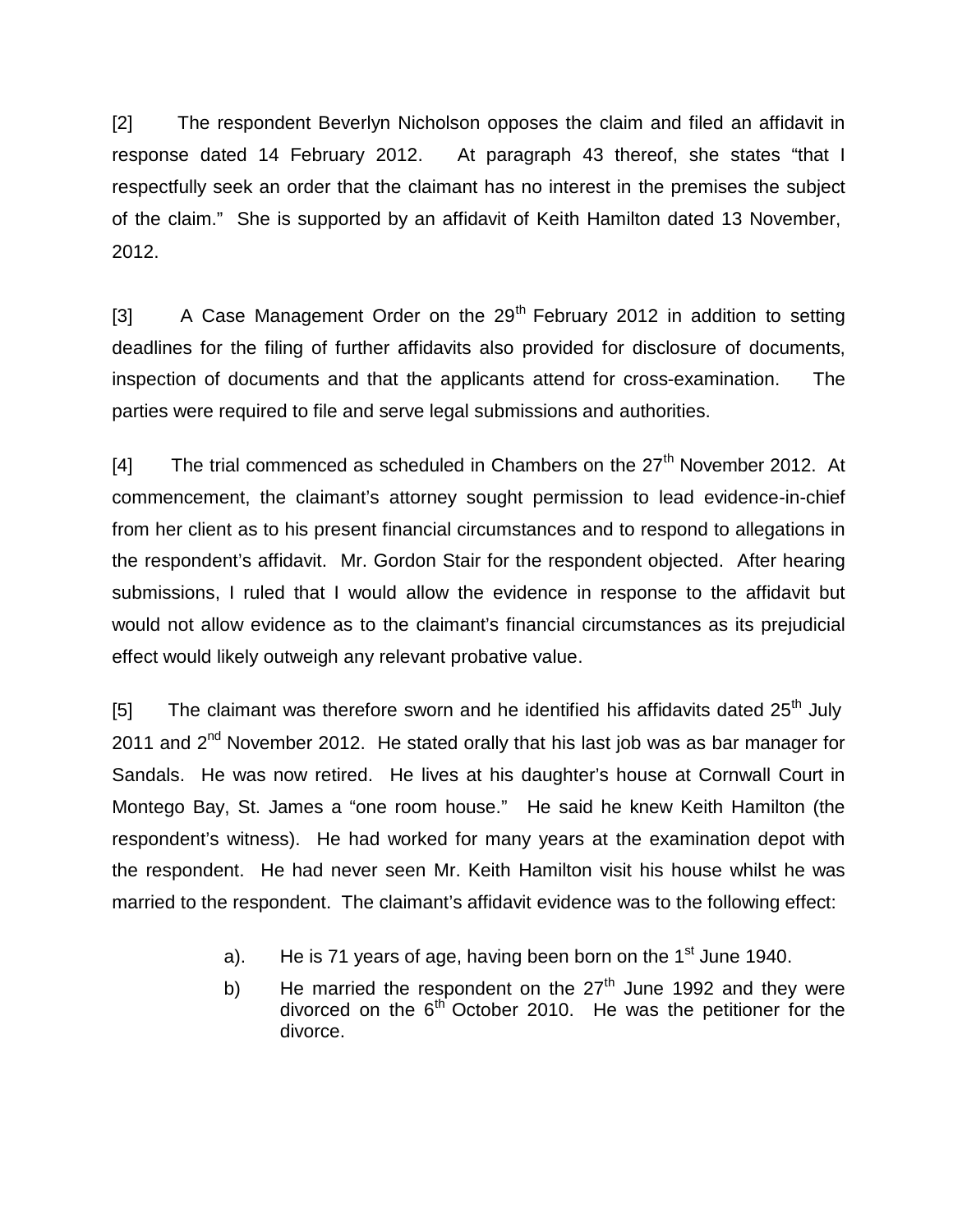- c) Prior to their marriage, the defendant purchased a parcel of land in Lincoln Place, Coral Garden (hereafter I will refer to it as the Lincoln Place property).
- d) When Lincoln Place was purchased there was only a small house on it.
- e) He met the defendant in or about 1980 and after they met he went to live with her at the Lincoln Place property. It remained the family home until they separated and divorced.
- f) The claimant was employed to the Sandals group and would often be assigned overseas. He was, on those occasions, paid in US Dollars and sent almost all he earned home to the defendant to form part of pooled savings.
- g) The defendant was his best friend, he trusted her completely and hence never kept records of the money he sent.
- h) They planned to expand the house at Lincoln Place by building apartments that could be rented.
- i) It took them six years but from their pooled resources they built an eight apartment building. Every unit was rented and all rent went back into savings.
- j) Eventually, they were able to buy land comprised in Certificate of Title registered at Volume 995 Folio 605 of the Register Book of Titles and both himself and the defendant are registered owners. They planned to build their dream house on it. (I will call this Lot 31 Torado Heights). It remains a vacant lot.
- k) The defendant continues to collect all the rent from the Lincoln Place property.
- l) The defendant and himself also purchased from their joint resourses land comprised in Certificate of title registered at Volume 995 Folio 654 (I will call this lot 148 Torado Heights). It was he said, owned by a very good friend named Emeline Spence who was called Lena. The Bank of Nova Scotia (BNS) was threatening to sell her property at auction as she owed them \$300,000.00. The claimant stated he gave the defendant \$600,000.00 to give Lena to pay off the bank. They together accumulated a further \$900,000.00 to pay Lena for the land.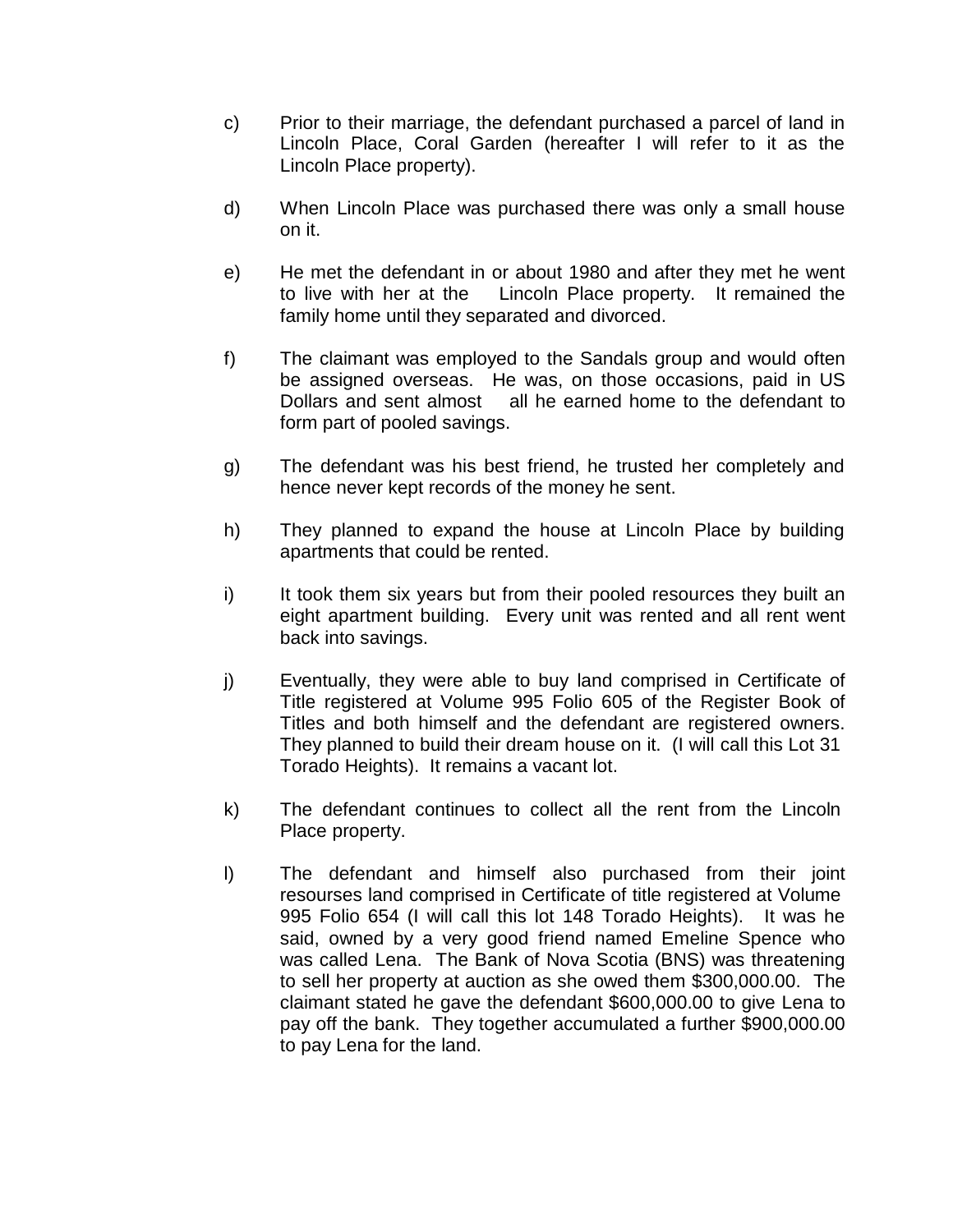- m) The claimant says he had no idea his name was not on Lot 148 Torado Heights and by means unknown to him, the defendant had herself registered as the sole owner.
- n) He stated that he had spent the major part of his life saving to improve the Lincoln Road property and to acquire the other two. He sought a 50% interest in all the properties. He wished the properties sold and proceeds divided.
- [6] The defendant responded to those allegations by affidavit dated  $14<sup>th</sup>$  February 2012. Her response may be summarized thus:
	- a) She resides at the Lincoln Place property.
	- b) She borrowed \$22,000.00 from, the Montego Bay Credit Union to buy the land at Lincoln Place. She purchased it in order to build a seven bedroom, six bathroom house.
	- c) Construction on Lincoln Place commenced in 1983. In May 1984, she borrowed a further \$19,750.65 from the credit union towards the construction. She moved into the Lincoln Place house in November 1986.
	- d) She had a daughter who was born on the  $17<sup>th</sup>$  February 1986. Her daughter's father is deceased.
	- e) While living in the house at Lincoln Place, she met and fell in love with Edson Grey. He moved in to live with her and assisted her to complete the house at Lincoln Place.
	- f) When completed it was a two storey house of 7,000 square feet with seven bedroom, six bathrooms, living room, family room dining room, kitchen, wash room and helper's quarters.
	- g) Herself and Mr. Grey had a son who was born on the 10<sup>th</sup> February 1990.
	- h) Herself and Mr. Grey decided that rather than live in such a big house they would convert it to apartments and rent them. This was done and three one bedroom and five two bedroom apartments were converted. Herself, Mr. Grey and the two children occupied one of the two bedroom apartments. The rest were rented.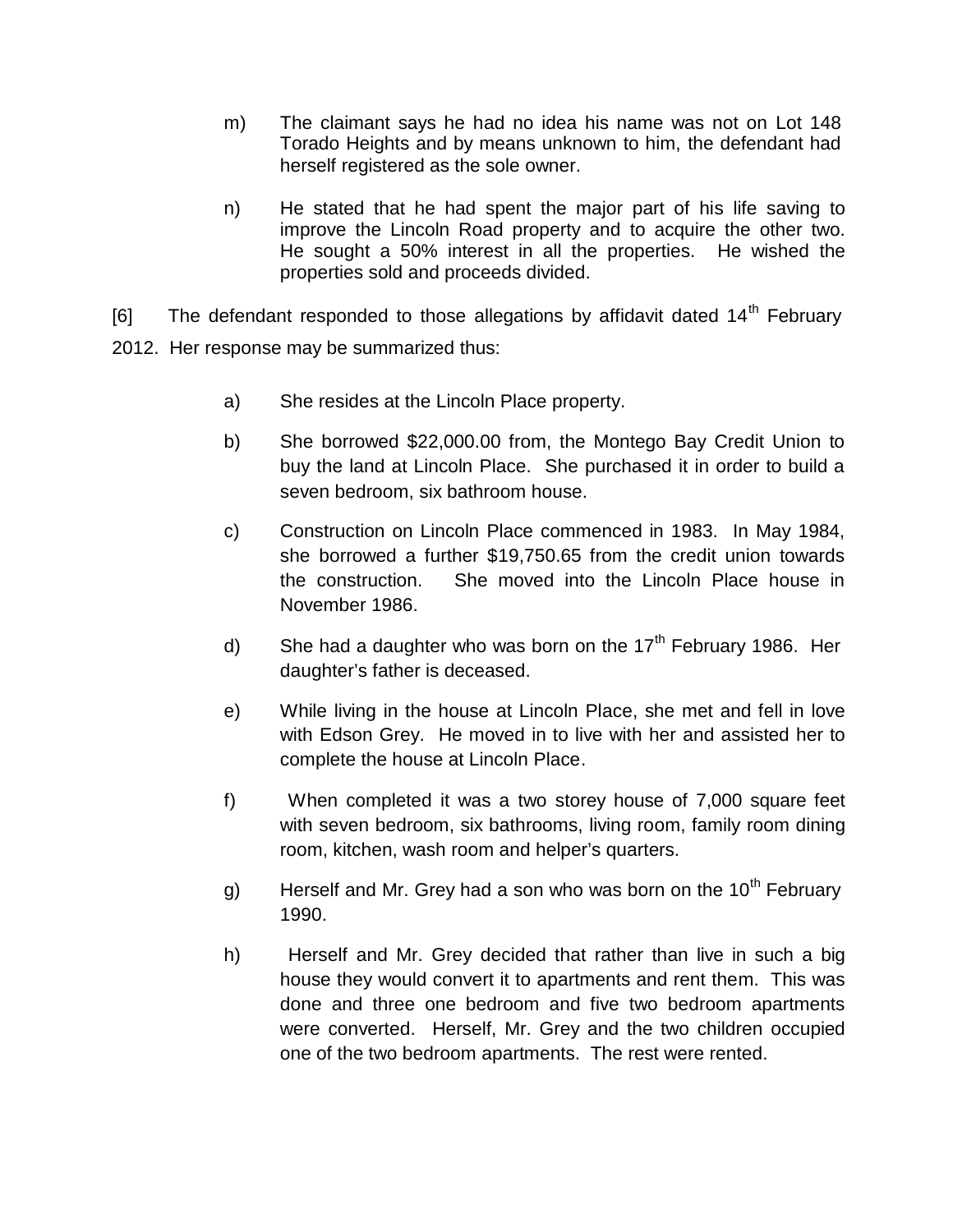- i) Eventually with the help of Mr. Grey, the defendant said she constructed another five bedroom house on the said land at Lincoln Place. When completed they moved into it with the children in August 1991
- j) She says at paragraph 3 that she met the claimant in January 1992 and they got married in June 1992.
- k) The defendant says at paragraph 22 of the affidavit that she met the claimant in February 1992 while she was living with Mr. Grey in the house at Lincoln Place. This resulted in a break-up of the relationship with Mr. Grey who moved out of the Lincoln Place home. The claimant moved into the five bedroom house with the defendant after they got married.
- l) The defendant denies that the claimant had any role in the construction of the apartments at Lincoln Place or in any construction at Lincoln Place whatsoever. She collected the rent as it was hers and as she has always done.
- m) When she met the claimant, he was employed to Sandals Ocho Rios. He spent three months in St. Lucia and lesser periods in the Turks and Caicos Islands. He never sent any money to her. Furthermore having been divorced in 1990, he had other obligations and always complained that he had no money. She alleges further that he was a compulsive gambler and from time to time people would call her about his debts.
- n) Approximately, two years after their marriage, the claimant's employment with Sandals ended and he has not been employed since. The land at 31 Torado Heights was purchased in their names and the purchase price of \$900.000.00 was borrowed by them from Jamaica National Building Society. The defendant says she alone serviced the debt until it was discharged in 2006.
- o) As regards Lot 148 Torado Heights it belonged to Emeline Spence who was the defendant's dressmaker. She went with Ms. Spence to Mr. Ho Lynn, an attorney-at-law, and an agreement was prepared for its purchase. She gave details of this transaction and stated that the claimant knew nothing about it, never contributed to it and never gave her \$600,000.00 towards it.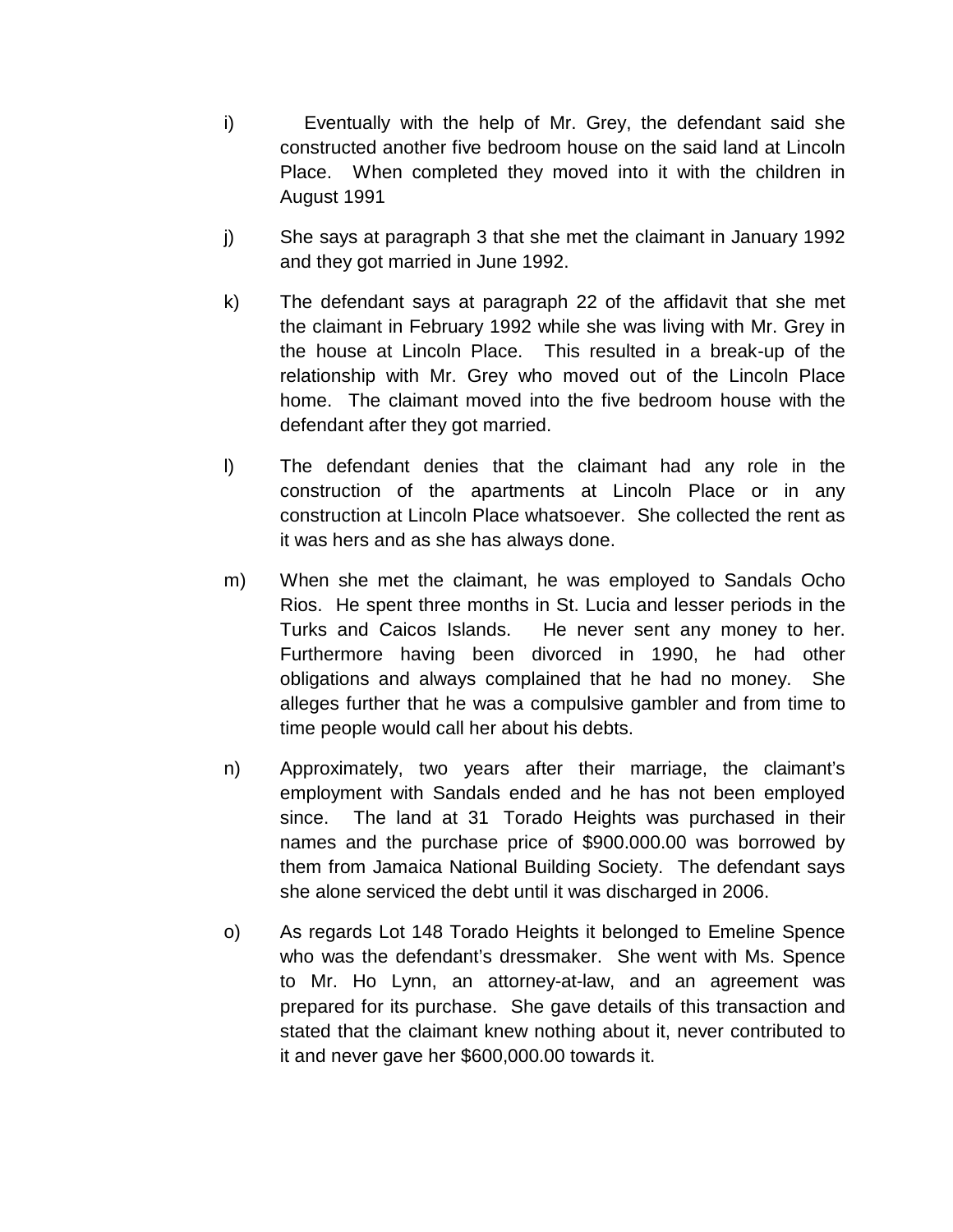p) The defendant maintained that the claimant never put any money into the acquisition or development of any of the three properties.

[7] By affidavit dated  $2^{nd}$  November 2012 and somewhat misleadingly entitled "Affidavit in Support of Fixed Date Claim Form," the claimant responded to the defendant's affidavit. He explains in paragraph 3 that:

> *"It is my first time being involved in a matter for court and some memories aren't as sharp as others. So it is indeed true that the defendant and I did not meet in the 1980's. We met in January 1992 and within six months we were married."*

- [8] That affidavit goes on to state:
	- a) The defendant told him that her daughter's father had left her for the United States where he was shot and killed.
	- b) That Edison Gray her son's father got another woman pregnant and that is why their relationship ended.
	- c) He had never seen Edison Gray visit her home during the courtships and therefore was of the view that that relationship had already ended when he met her.
	- d) Both himself and the defendant were interested in a permanent relationship and he embraced her children as his own. They called him "daddy".
	- e) In the course of the marriage he cared for the children and dropped them off and picked them up at school. He also assisted them with studies.
	- f) He assisted with household responsibilities and managed the apartments.
	- g) It was true the defendant bought the Lincoln Place Property prior to the marriage. It is also true that a four bedroom four bathroom house existed on the property.
	- h) The claimant however maintains that it was during the marriage with his financial assistance that the building on Lincoln Place was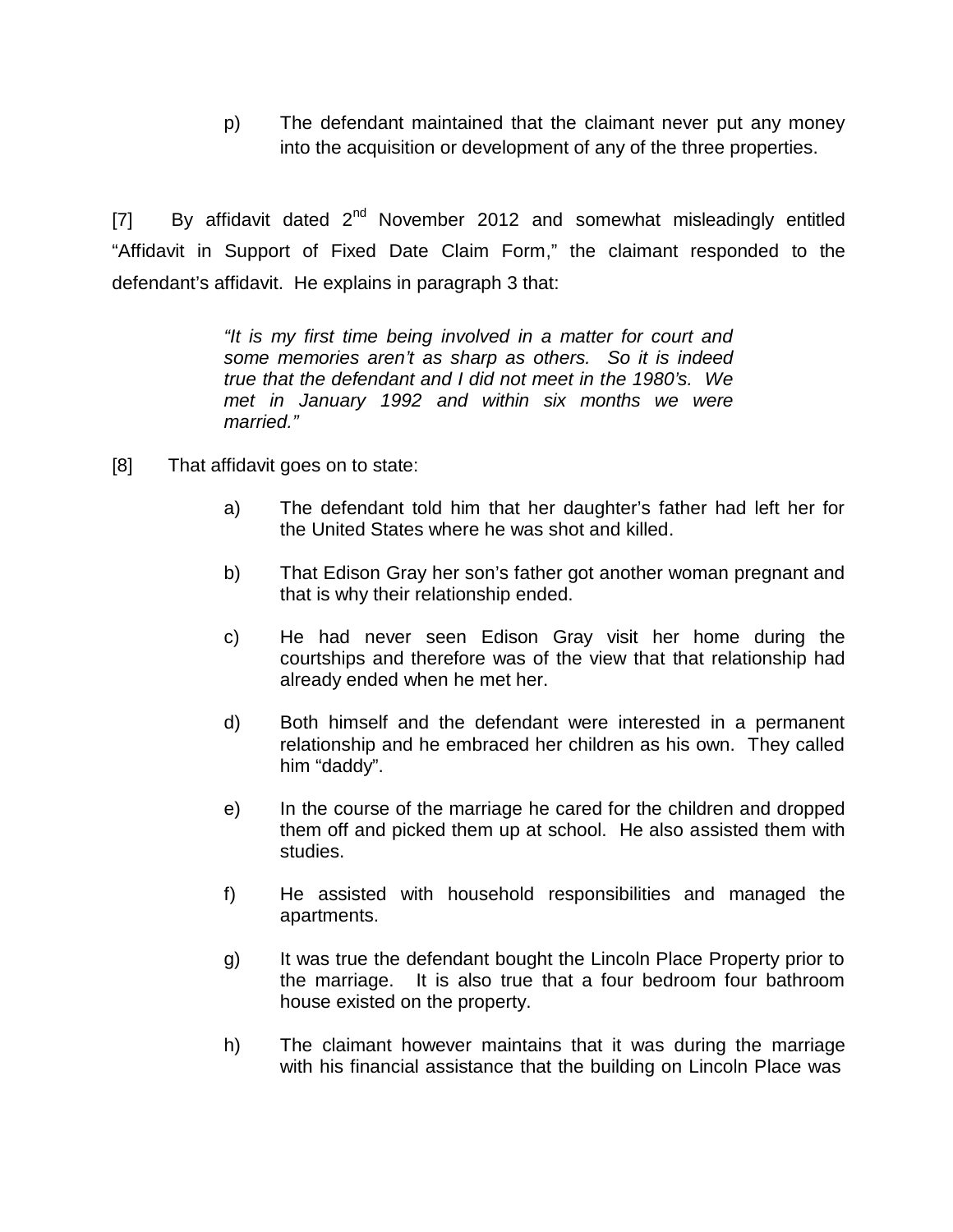expanded. He was instrumental in designing and furnishing the grand master bedroom on the main house.

- i) While he was working in Jamaica he gave the defendant "practically my entire pay".
- j) He never asked what the money was used for as the house was always stocked with food.
- k) He was assigned by Sandals to work in the Turks & Caicos Islands and earned US\$400.00 per month sending home most of it to the defendant. After a few months she asked him to come home as she thought he was cheating on her. He therefore took early retirement.
- l) With the money he received he bought a F150 pickup truck in Miami and imported it to Jamaica. He used it for haulage to earn an income. The rest of the money went to his savings account.
- m) In August 2005, the defendant's daughter (Toniesha) went to live in the United States and her son Greg left a year or two earlier. They had an empty nest and so started travelling more.
- n) On the 15<sup>th</sup> March 2008, he was baptised in the Adventist Church and since that time the defendant became increasingly irritable. After a trip to the United States to visit his daughter he returned to find that the defendant had locked him out of the house. She informed him that after 18 years of marriage she no longer loved him.
- o) He admitted that he gambled but says it was part of his history long before his marriage ended.
- p) The loan repayment for the property at 31 Torado Heights was made from their joint savings that he always contributed to.
- q) He did attend lawyer Ho Lyn's office along with the defendant and Ms. Spence and signed documents. He does not know what he signed but was told it was to register his name as co-owner.

[9] The other affidavit in this matter was Mr. Keith Hamilton. He deponed that he has known the defendant for 38 years. They became friends and he often visited her at home. He also knew Edson Gray who lived with her at Lincoln Place. He knew when Lincoln Place was converted to apartments. A house separate from the apartments was constructed on the premises and he knew the defendant and Edson Gray lived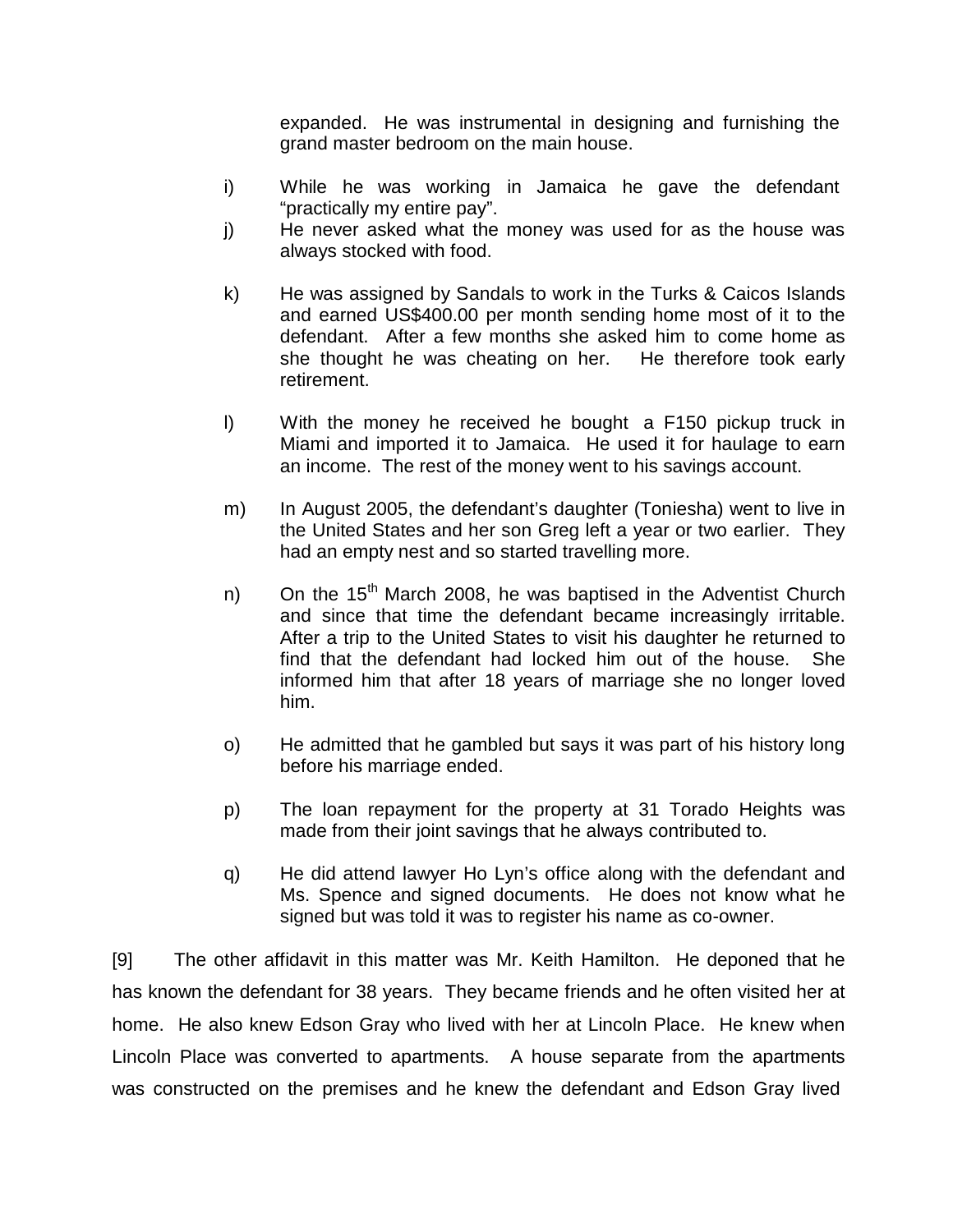there. When the claimant came on the property at Lincoln Place everything that is presently there was already there. He attended the wedding of the claimant and the defendant.

[10] All deponents attended for cross-examination. The claimant when crossexamined admitted he did not read very well. He admitted he did not know when Lincoln Place was purchased. He was unable to say when construction of the apartments started. He insisted that himself and the defendant built a "lovely" five bedroom house on the Lincoln Place property. He was unable to say the purchase price for 148 Torado Heights or how much money he gave the defendant. He said he supervised construction at Lincoln Place as he was not working at the time. He worked in Turks and Caicos in 1995 and 1996. He also worked in St. Lucia 1992 – 1994. He had no evidence to prove he sent the money to the defendant because she came to the Islands to collect it. She went once to the Turks and Caicos. He also would come to Jamaica and give her the money. The following exchange occurred:

- "Q. How much money you send home from Turks
- A. I did not send a dollar home she come
- Q. You said that during the employment with Sandals you were often assigned to other properties you say Turks 1995-1996 and St. Lucia 1992-1994. When in St. Lucia how much you send home
- A. Never got pay in St. Lucia. Get payment at S.P. Head Office and Mrs Nicholson collected it every month there.
- Q. This was for what
- A. I did not ask her what she do with it"
- [11] He was later asked:
	- Q. Was it your evidence that whilst assigned overseas you sent all your earnings home to her
	- A. I did not say I sent it

Later the relevant passage having been read to him from his affidavit, he stated: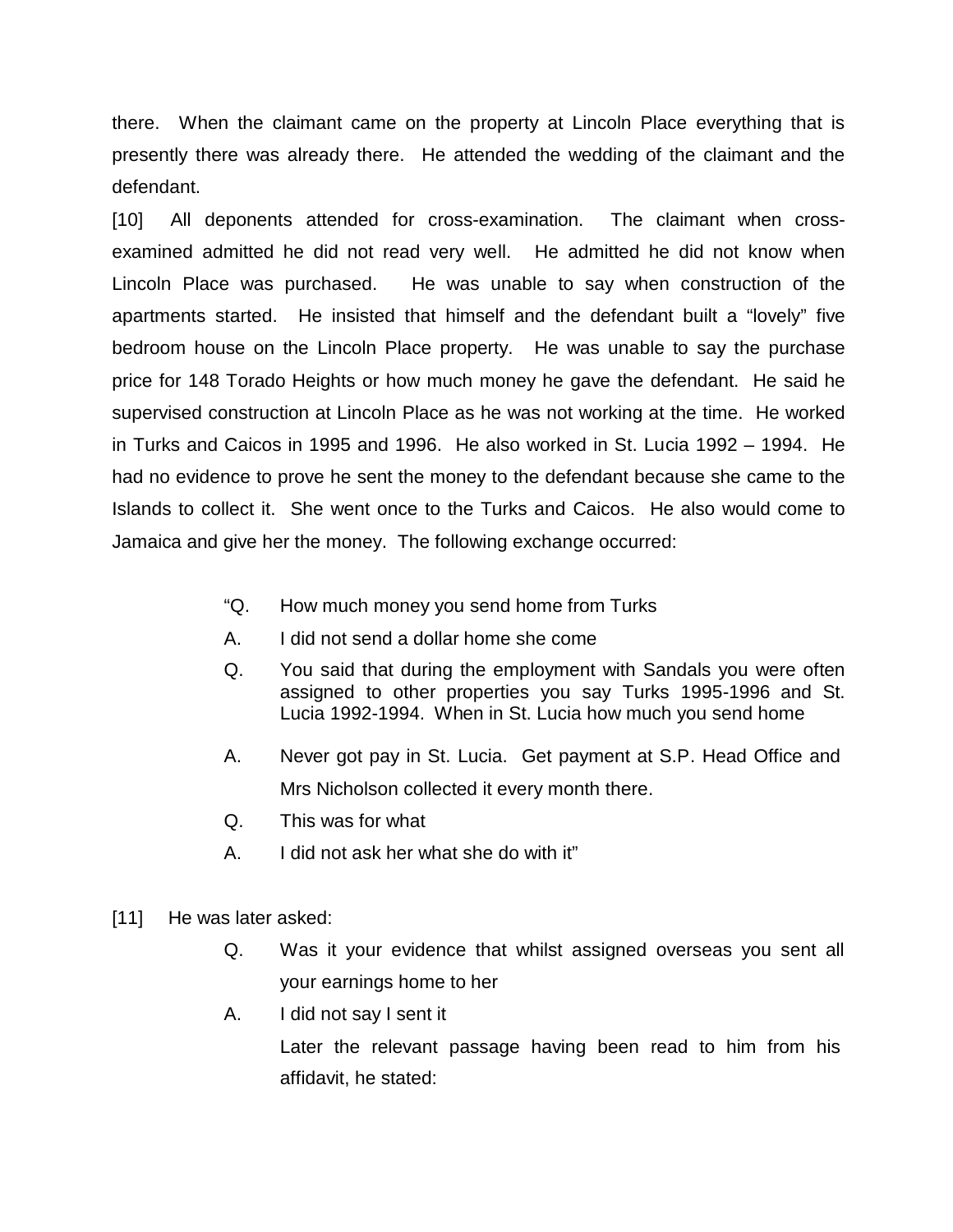#### *"That is not true"*

[12] He admitted that the defendant always collected the rent from the apartments at Lincoln Place. The cross-examiner then revealed further discrepancies as the claimant stated he received US\$4,000.00 whereas his affidavit said US\$400.00. He also denied taking early retirement as stated in his affidavit. At this juncture on the first day of hearing the claimant's attorney applied for an adjournment given the admission by the claimant that he could not read. Half a day's cost was awarded to the defendant to be taxed if not agreed.

[13] The matter resumed on the following day. The claimant then admitted mistakes in the amount he earned, whether he had taken early retirement and whether he sent money home.

[14] The claimant in cross-examination also stated that he had stopped gambling before being baptised. He stopped gambling on  $1<sup>st</sup>$  January 2008. He no longer had the pickup and does not remember when he disposed of it. He had no personal savings for himself. He admitted that he did not give his wife \$600,000.00 towards the purchase of 148 Torado Heights but she took it from their joint savings. He also admitted knowing Mr. Hamilton who gave a speech at their wedding.

[15] In contrast to the claimant who was unsure of dates and details and contradicted his affidavits in several respects, the defendant in cross-examination was consistent and certain. The defendant admitted that the claimant assisted her to raise the two children. She denied he made any financial contributions. He never bought food or paid light bills. She admitted that in the purchase of 31 Torado Heights the claimant was a joint owner and a job letter of his was used to assist in getting the mortgage. In answer to the suggestion the claimant assisted in rent collection, the defendant responded:

> *"He doesn't have money to give. Once he give me rent. Next time he collect \$45,000.00 and gamble it and I had to*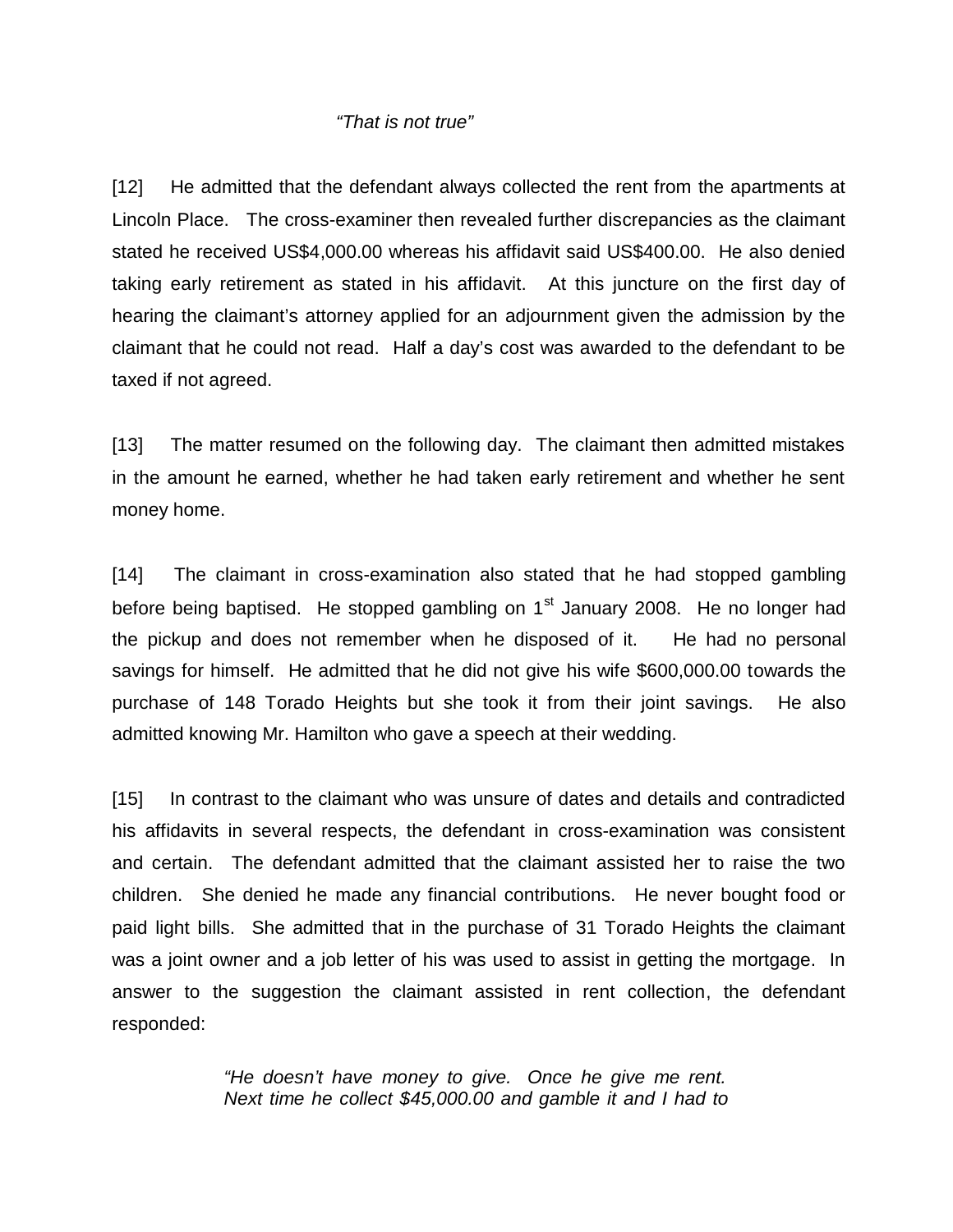*tell tenants not to give him rent. He also borrowed from the tenants."*

- [16] The following exchange occurred:
	- Q. You were married for 18 years
	- A. Sixteen years up to 2008 when he left the matrimonial home for one year and one month
	- Q. Why
	- A. I don't know. He left and told me the day before he was going. We had frequent quarrels. He was under pressure from me to go and work and concerning the gambling.

[17] In re-examination the defendant was asked to explain the joint purchase of 31 Torado Heights. She stated:

> *"At that time he was not working with Sandals. I said let us do something together. You not working. I am going to get this property and you will work to pay this loan. So got property."*

[18] Mr. Keith Hamilton's evidence in cross-examination was equally impressive. He refuted the suggestion that he had never been to the Nicholsons' home. In answer to the court, he admitted that he had never seen the claimant there on any of his visits. He admitted he was a friend of Mr. Gray.

[19] Upon the close of the evidence, the parties were directed to file written submissions and to attend before me at  $9:00$  a.m. on the  $20<sup>th</sup>$  December 2012 for 1 hour to make oral submissions.

[20] I have read and digested the submissions and have considered the documentary evidence as limited as it is, consisting of exhibits to the affidavits. In the interest of keeping this judgment to a tolerable length I will not repeat in detail the submissions made. Save to say that much time was spent on the question whether the apartments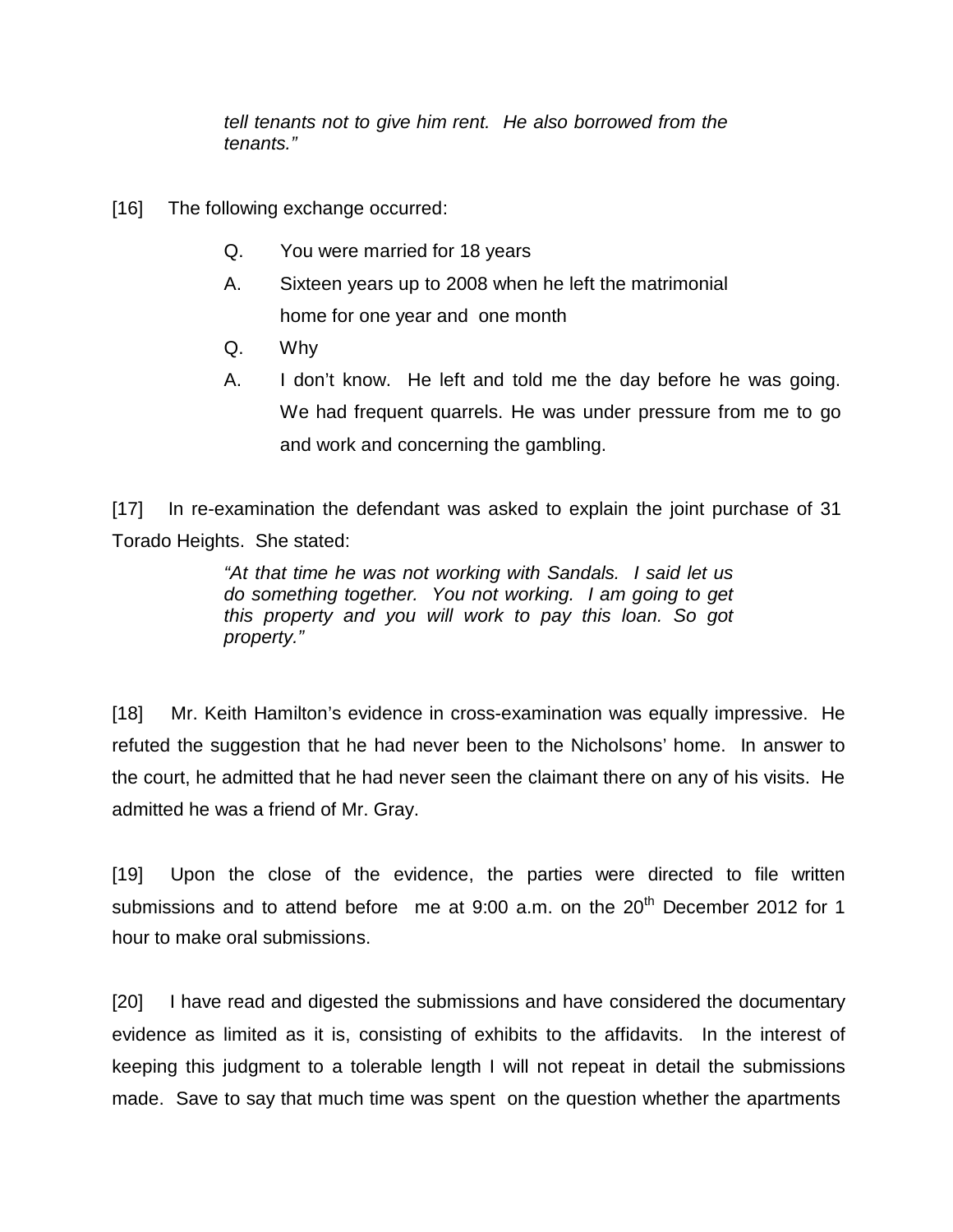located on the Lincoln Place premises formed part of the family home within the definition section of the relevant legislation. Had it been necessary I would have found as a fact that the apartments were not part of the family home, were not appurtenant thereto nor used wholly or mainly for the purposes of the household. I make this observation out of deference to the detailed submissions made on the question; however my decision makes a determination of that issue unnecessary.

[21] In the result, and as perhaps became apparent from comments made whilst summarizing the evidence of the parties, I accept the defendant and her witness, Mr. Hamilton as witnesses of truth. Where their evidence differs from that given by the claimant theirs is preferred. The claimant it seems was intent on giving evidence that was most convenient for his case. I observed his demeanour and he gave evidence with a smile which suggested he was here to try to get something, anything. It is clear that in many important respects he had forgotten the instructions he gave for the preparation of his affidavit by the time he came to be cross examined. I did not regard him as a truthful witness.

[22] This claim is filed under the Property (Rights of Spouses) Act hereinafter referred to as the Act. Its passage in 2006 marked a significant shift in the approach to the division of property between spouses. As at that date the court was not limited to considerations of declared trusts or agreements or financial contributions towards the purchase of property. It is, however, Mr. Steer's submission that the Act has not gone the route of statutes elsewhere and does not allow for property adjustment. In other words, the court must only consider the factors outlined in the Act and there is no scope for "maintenance" in its provisions. The Defendant in her affidavit has asked this court to dismiss the claimants claim to an interest in all the properties.

[23] The provisions relevant to this application are as follows:

"Section 6

(1) Subject to subsection (2) of this section and sections 7 and 10, each spouse shall be entitled to one-half share of the family home—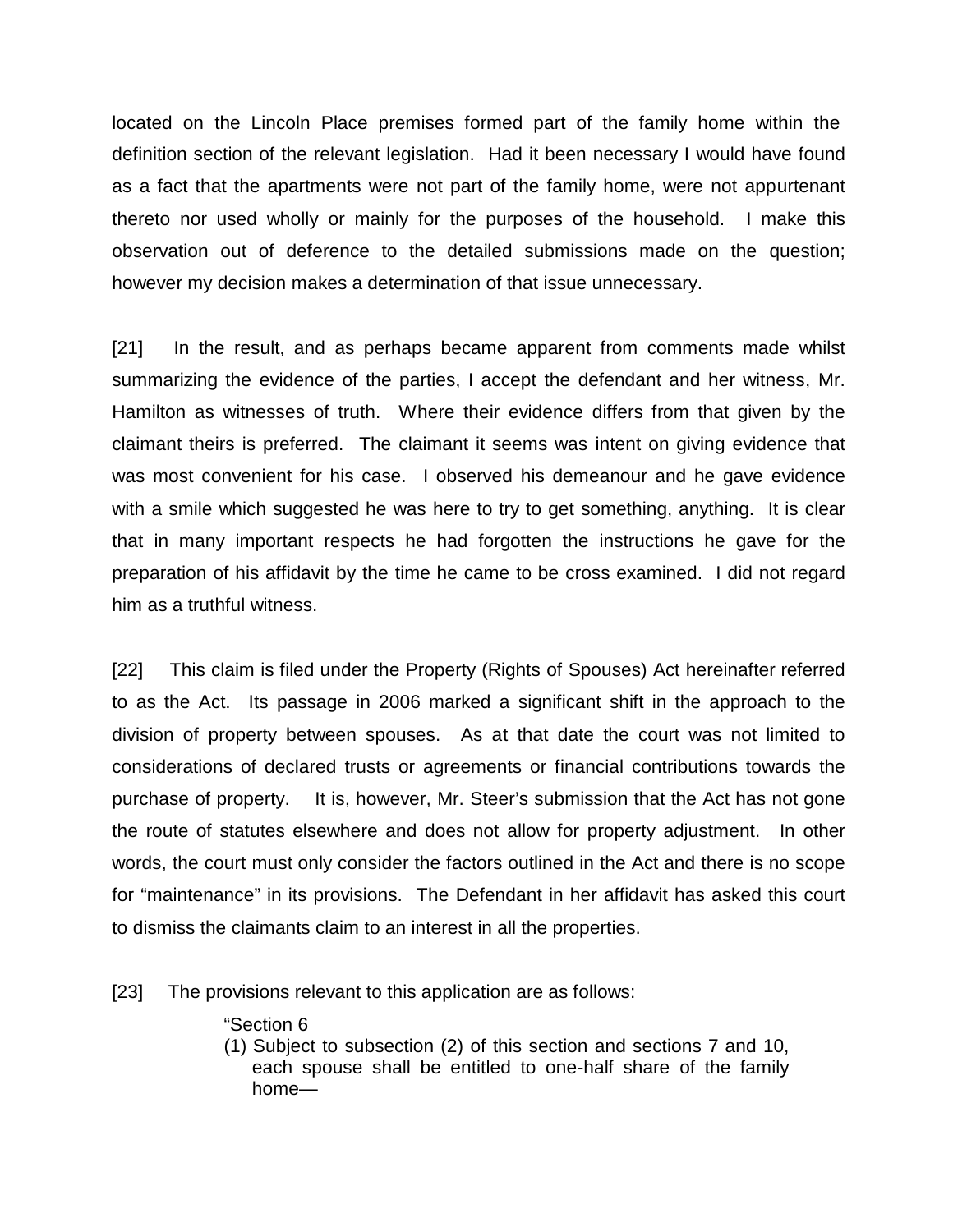- (a) on the grant of a decree of dissolution of a marriage or the termination of cohabitation;
- (b) on the grant of a decree of nullity of marriage;
- (c) where a husband and wife have separated and there is no likelihood of reconciliation.
- (2) Except where the family home is held by the spouses as joint tenants, on the termination of marriage or cohabitation caused by death, the surviving spouse shall be entitled to one half share of the family home.

## **Section 7**

- (1) Where in the circumstances of any particular case the Court is of opinion that it would be unreasonable or unjust for each spouse to be entitled to one-half the family home, the Court may, upon application by an interested party, make such order as it thinks reasonable taking into consideration such factors as the Court thinks relevant including the following-
	- (a) that the family home was inherited by one spouse;
	- (b) that the family home was already owned by one spouse at the time of the marriage or the beginning of cohabitation;
	- (c) that the marriage is of short duration.
- (2) In subsection *(1)* "interested party" means-
	- (a) a spouse;
	- (b) a relevant child; or
	- (c) any other person within whom the Court is satisfied has sufficient interest in the matter.

[**Section 10,** it should be noted relates to prenuptial agreements and is not applicable to this case]

#### **Section 13**

(1) A spouse shall be entitled to apply to the Court for a division of property-

- (a) on the grant of a decree of dissolution of a marriage or termination of cohabitation; or
- (b) on the grant of a decree of nullity of marriage; or
- (c) where a husband and wife have separated and there is no reasonable likelihood of reconciliation; or
- (d) where one spouse is endangering the property or seriously diminishing its value, by gross mismanagement or by willful or reckless dissipation of property or earnings.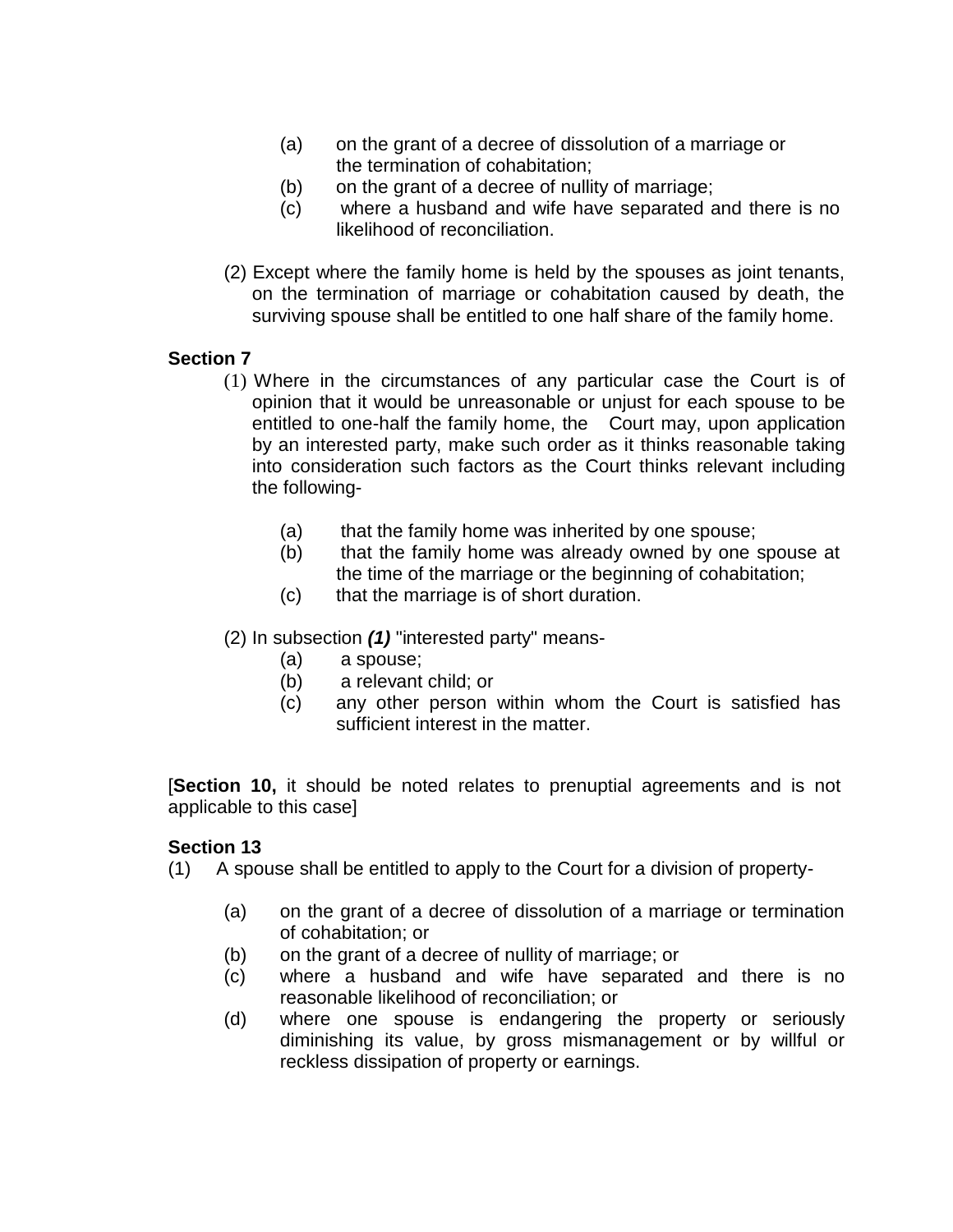- (2) An application under subsection **(1)** (a), *(b)* or (c) shall be made within twelve months of the dissolution of a marriage, termination of cohabitation, annulment of marriage, or separation or such longer period as the Court may allow after hearing the applicant.
- (3) For the purposes of subsection *(1) (a)* and *(b)* and section *14* the definition of "spouse" shall include a former spouse.

## **Section 14**

- (1) Where under section 13 a spouse applies to the Court for a division of property the Court may-
	- *(a)* make an order for the division of the family home in accordance with section 6 or 7, as the case may require; or
	- *(b)* subject to section 17 *(2),* divide such property, other than the family home, as it thinks fit, taking into account the factors specified in subsection *(2),* or, where the circumstances so warrant, take action under both paragraphs *(a)* and (b).
- (2) The factors referred to in subsection (1) are-
	- *(a)* the contribution, financial or otherwise, directly or indirectly made by or on behalf of a spouse to the acquisition, conservation or improvement of any property, whether or not such property has, since the making of the financial contribution, ceased to be property of the spouses or either of them;
	- *(b)* that there is no family home;
	- *(c)* the duration of the marriage or the period of cohabitation;
	- (d) that there is an agreement with respect to the ownership and division of property;
	- *(e)* such other fact or circumstance which, in the opinion of the Court, the justice of the case requires to be taken into account.
- (3) In subsection (2) (a), "contribution" means-
	- (a) the acquisition or creation of property including the payment of money for that purpose;
	- *(b)* the care of any relevant child or any aged or infirm relative or dependant of a spouse;
	- (c) the giving up of a higher standard of living than would otherwise have been available;
	- (d) the giving of assistance or support by one spouse to the other, whether or not of a material kind, including the giving of assistance or support which-
		- (i) enables the other spouse to acquire qualifications; or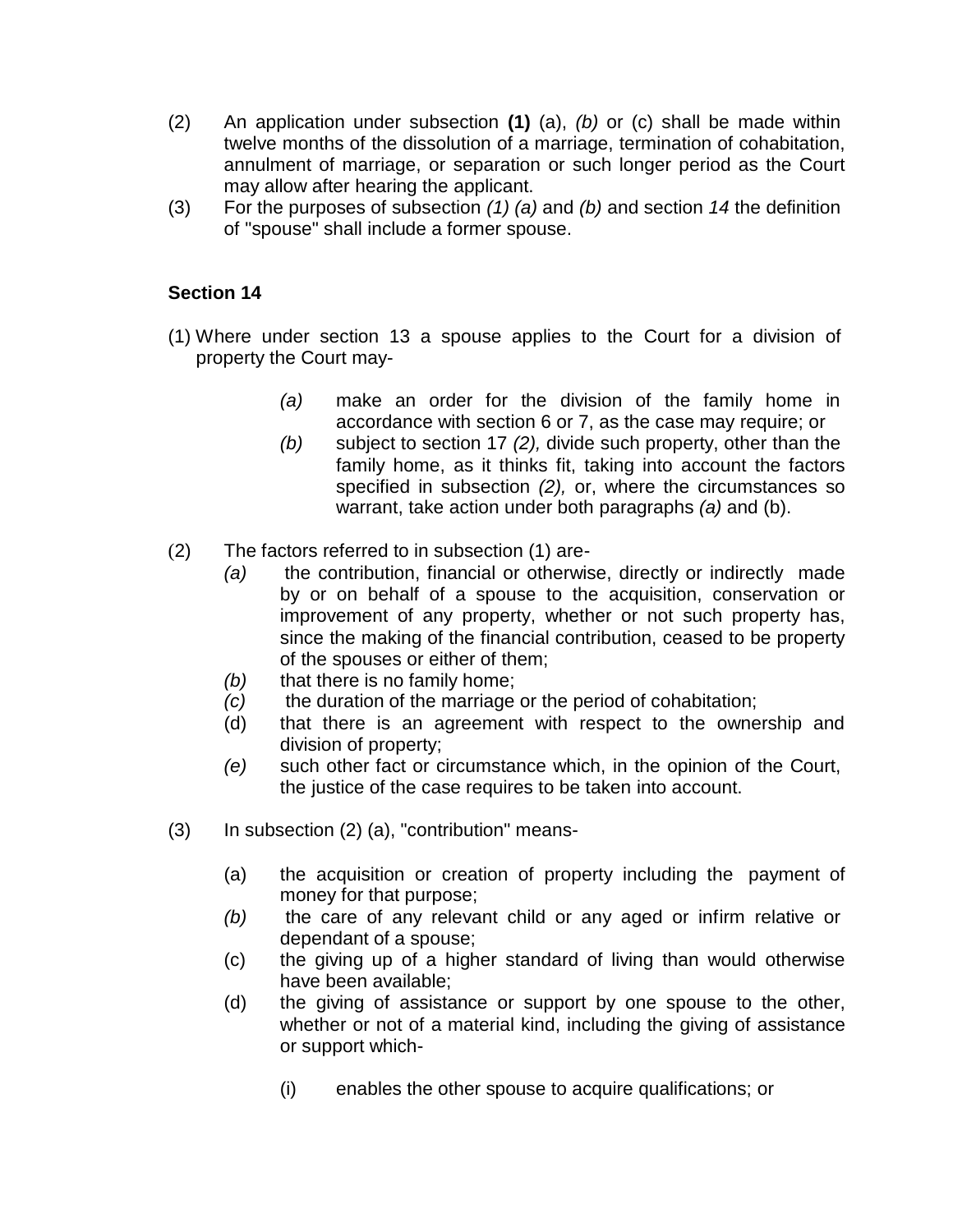- (ii) aids the other spouse in the carrying on of that spouse's occupation or business;
- (e) the management of the household and the performance of household duties;
- (f) the payment of money to maintain or increase the value of the property or any part thereof;
- (g) the performance of work or services in respect of the property or part thereof;
- (h*)* the provision of money, including the earning of income for the purposes of the marriage or cohabitation;
- (i) the effect of any proposed order upon the earning capacity of either spouse.
- (4) For the avoidance of doubt, there shall be no presumption that a monetary contribution is of greater value than a non-monetary contribution.

[24] It is to be noted that Section 23 gives the court among other things power to order a sale and division of proceeds of property. Section 2 defines "family home" as –

> "the dwelling-house that is wholly owned by either or both of the spouses as the only or principal family residence together with any land, buildings or improvements appurtenant to such dwelling house and used wholly or mainly for the purposes of the household, but shall not include such a dwelling house which is a gift to one spouse by a donor who intended that spouse alone to benefit."

[25] This court has considered and applied these provisions in cases such as **Leader v. Leader** 2007 HCV03094**, Sterling v. Sterling** 2007 HCV00069**, Boswell v Boswell** 2006 HCV02453. The cases support the submissions of Mr. Steer referred to at paragraph 22 above.

[26] It is the decision of this court that there are special circumstances in this case which militate against the application of the 50:50 rule for the family home. Indeed it would be unreasonable and unjust to allow the claimant any interest in the premises at Lincoln Place where the family home was located. The circumstances are:

> a) The fact that the construction of the house and the apartments, as I have found, were completed prior to the marriage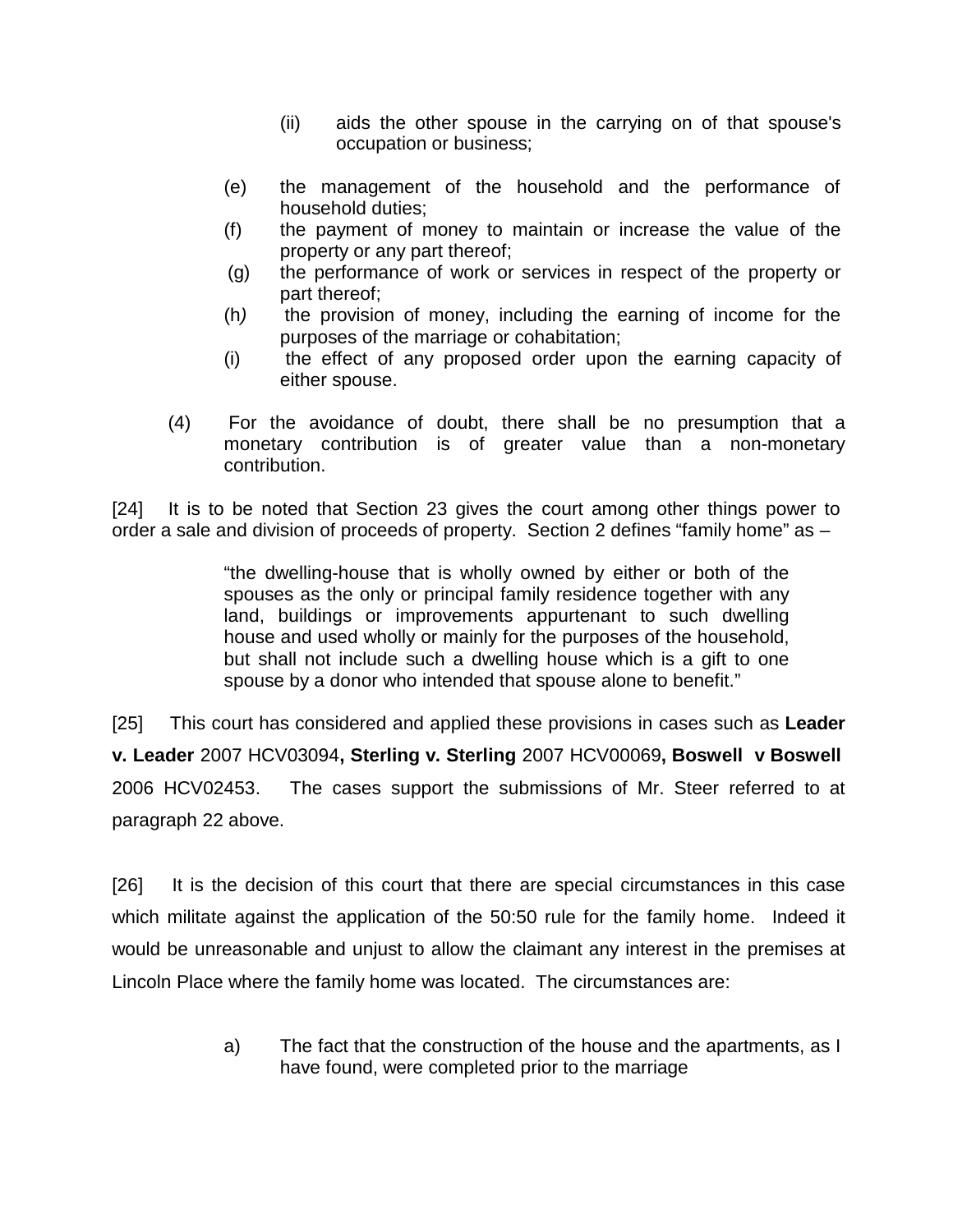- b) The fact that claimant made no contribution direct or indirect to the acquisition or improvement of the Lincoln Place premises.
- c) The fact that the claimant left the matrimonial home two years prior to the dissolution of the marriage.
- d) The fact of the claimant's gambling and lack of a positive contribution to the finances of the household generally.

[27] As regards the other properties it is the decision of this court that number 31 Torado Heights is to be divided equally between the parties. This is because on the defendant's own admission this was purchased jointly with the common intention that the claimant should have a proprietary interest. I bear in mind the evidence which I accept, that he failed to honour his commitment to pay the mortgage. Nevertheless, it was his "job letter" which assisted in its acquisition and he is registered on the title as a joint owner. I will therefore make an order for sale and division of this property.

[28] Lot 148 Torado Heights, .however is the property of the defendant. I see no basis to disturb the content of the registered title which accurately reflects the legal and beneficial ownership. There is no factor or circumstance mentioned in section 14 of the Act which applies or which would cause this court to declare an interest in favour of the claimant. He did not participate in its acquisition and, as the defendant stated, he attempted to discourage her from acquiring it.

[29] Finally, this court observes that more than twenty years ago when the debate about what eventually became the Property (Rights of Spouses) Act was in full sway, a learned Queens Counsel, Mr. David Muirhead, cautioned attendees at a seminar, that those calling for an automatic 50:50 split should be cautious lest women give up more than they might gain. This because, in his experience, women were proving to be far more industrious than men. The facts of this case threatened to prove his words prophetic.

[30] In the result however it is hereby ordered and declared as follows: